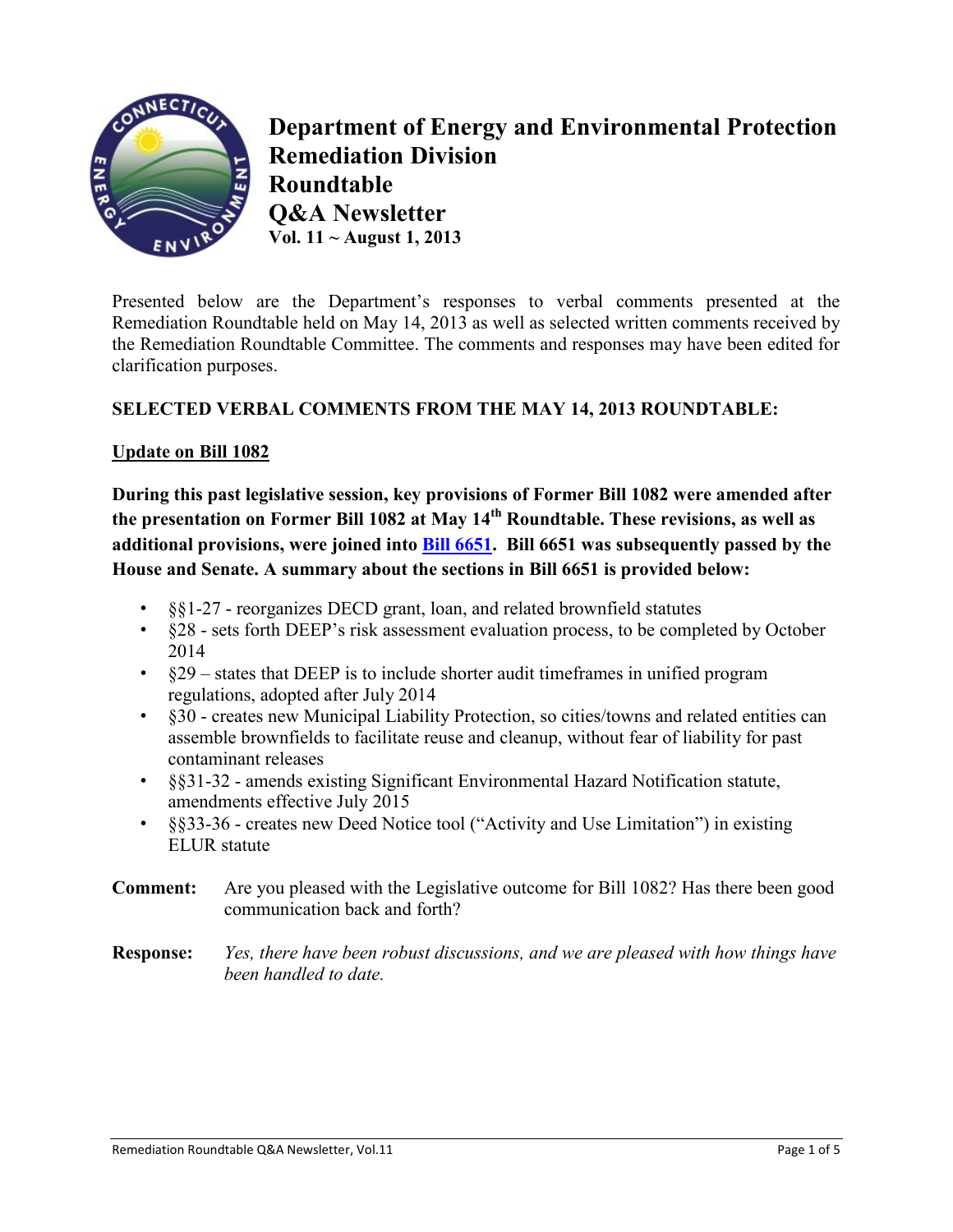- **Comment:** It appears that there are a number of additions and changes since the bill has gone through the Environment Committee without an opportunity to provide further comment. Is this something that occurs often? Any thought on holding off a vote or providing a corrected bill until next year, so we can all have the ability to comment on the changes?
- **Response:** *Legislation has their own set of rules and procedures once a bill has been presented. This situation is not different than what has happened in the past with other bills. At this time, the Legislature continues to work with us on possible changes and thus the reason we are sharing possible updates within this presentation. We are always willing to accept comments from the public; however, ultimately the Department does not have control over what happens to the Bill.*
- **Comment:** How do these changes get into the final proposed Bill 1082?
- **Response:** *Legislators have an opportunity to make changes until the final vote. DEEP will remain in contact with various legislators to help make those changes to the final bill.*
- **Comment:** There is apprehension on some of the Deed Notice provisions included in Bill 1082. Are there any internal discussions on making changes to that section of the bill?
- **Response:** *Yes, the Department has been in contact with the real estate division of the CT Bar Association regarding their concerns and ideas on how to address those concerns. Those proposed changes are in review with the CT Bar, and the Department is waiting for their response before moving any changes forward.*

#### **RCRA and Solid Waste Stewardship Permits**

- **Comment:** Is the Stewardship Permit one that is held in perpetuity and reopened if you want to modify it?
- **Response:** *Yes. The permit lasts for ten years or less and can be renewed. It can be permanent, if that is helpful. An example of one held in perpetuity would be a landfill with a ten-year permit that is renewed at the end of each permit duration, but if the remedy changes so that institutional and engineering controls are no longer needed, then the permit could be terminated. It is meant to be an institutional mechanism that makes sure that the remedy remains effective and that documents that remediation is complete with controls that will be in place or are in place and are maintained. Permits can be transferred to new owners.*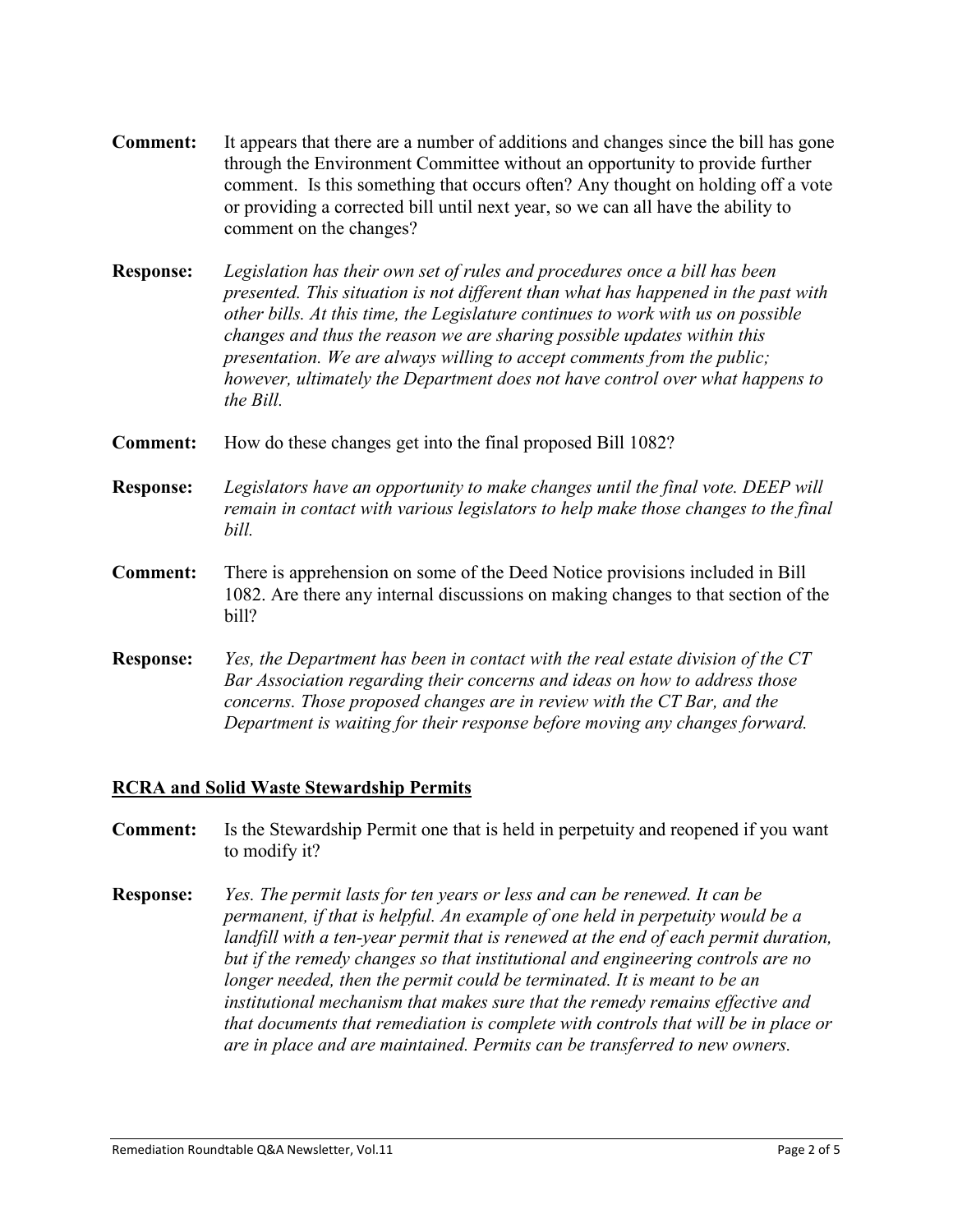| Comment:         | Can this permit be used to resolve old consent orders?                                                                                                                                                                                                                                               |
|------------------|------------------------------------------------------------------------------------------------------------------------------------------------------------------------------------------------------------------------------------------------------------------------------------------------------|
| <b>Response:</b> | In RCRA or solid waste scenarios, yes, we have closed orders and turned them into a<br>permit.                                                                                                                                                                                                       |
| Comment:         | Can this approach be used to resolve remediation obligations at properties other than<br>Solid Waste Disposal Areas or RCRA facilities?                                                                                                                                                              |
| <b>Response:</b> | In terms of applicability for remedies used at other types of properties in the future, this<br>type of permit is a good idea, though it is not currently being used. It may be possible to<br>develop use of stewardship permits for broader use once we confirm statutory<br><i>applicability.</i> |

# **Proposed Beneficial Soil Use Regulations**

| Under the proposed regulations did you consider a category for like to like reuse for farm<br>land containing pesticides?                                                                                                                                                                                                                                                                                                                                  |
|------------------------------------------------------------------------------------------------------------------------------------------------------------------------------------------------------------------------------------------------------------------------------------------------------------------------------------------------------------------------------------------------------------------------------------------------------------|
| That concept was considered; however, the Department has not developed that concept<br>any further since it does not appear to be a high priority item that occurs often. Further<br>input from the public on this issue would be welcomed.                                                                                                                                                                                                                |
| Are brick and concrete included in your definition or just soil?                                                                                                                                                                                                                                                                                                                                                                                           |
| The Department is still working on the reuse options for brick and concrete. They<br>would be separate from soil.                                                                                                                                                                                                                                                                                                                                          |
| If soil has asphalt in it would it be considered asphalt or soil and at what level?<br>What are the reuse options?                                                                                                                                                                                                                                                                                                                                         |
|                                                                                                                                                                                                                                                                                                                                                                                                                                                            |
| Asphalt can be reused as asphalt or in asphalt production. This includes soils that<br>have asphalt substances being reused in asphalt pavement structures or in asphalt<br>production. For soils that have asphalt-type substances, there are reuse options<br>as soil - for example, in transportation corridors where there are like substances<br>already present, with a concentration capped at the RSR Industrial/Commercial<br>DEC and the GB PMC. |
| Are there any asphalt recycling facilities in CT?                                                                                                                                                                                                                                                                                                                                                                                                          |
|                                                                                                                                                                                                                                                                                                                                                                                                                                                            |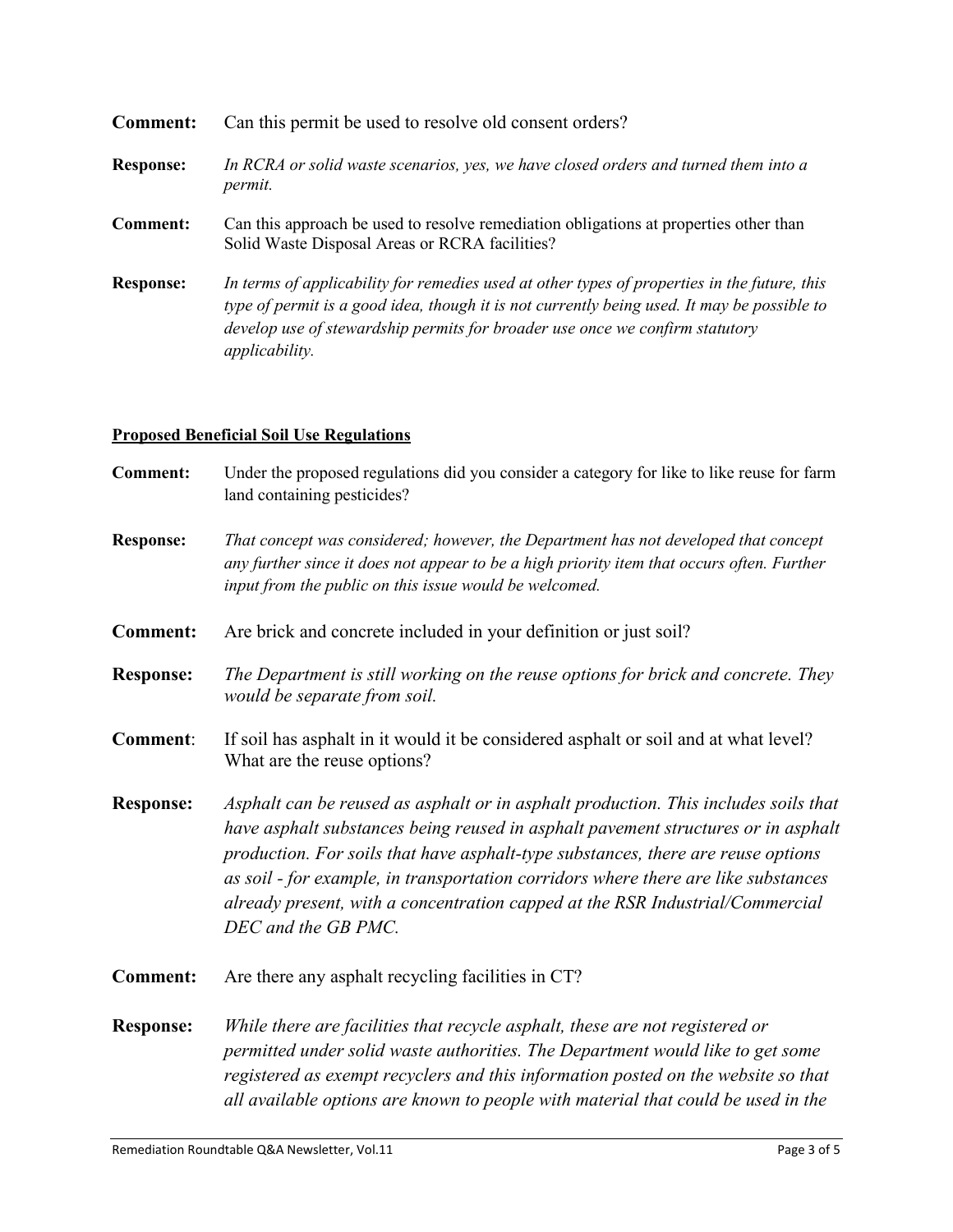*asphalt production process. This way when people have material that they would like to offer for recycling, there is a simple list of locations willing to recycle the material.*

- **Comment:** The proposed regulations appear to be defining a solid waste as those polluted soils above a certain criteria. Currently some remedial action plans call for consolidating polluted soil or allowing polluted soil to remain under a building. Do we risk creating a landfill on site if the soil is used under the building?
- **Response:** *Soil itself is not solid waste, although* s*olid waste by definition is something that has been discarded, so sometimes it gets confusing when there is excess soil at a property or soil that contains substances above default numeric cleanup criteria. The important thing is that this really comes down to whether or not the material is allowed to remain in place as part of a final remedy. If remediation includes on-site management of soils, then the remedial action plan would identify how this approach achieves protection of human health and the environment. If the property is not in a remediation program, then the question is really whether the polluted soil contains contamination at a level that indicates that there has been a release that requires remediation. If so, a remedial action plan would need to address this, either through removal or by determining how to effectively manage the soil on-site with an appropriate remedy.*

## **95% UCL Workgroup Report Out**

- **Comment:** Will there be guidance included on how to determine the release area?
- **Response:** *Yes, further guidance on defining a release area from which it is appropriate to generate a 95% UCL data set is included in the proposed document. Ensuring that the data set is representative of a well-defined release area is important when using a 95% UCL to demonstrate compliance with the RSR criteria.*
- **Comment:** Will the guidance recommend sampling on a grid system?
- **Response:** *The workgroup's intention is to not go into how to develop the sampling plan for use with the 95% UCL; however, we identify three-dimensional and temporal attributes as being a necessary consideration.*